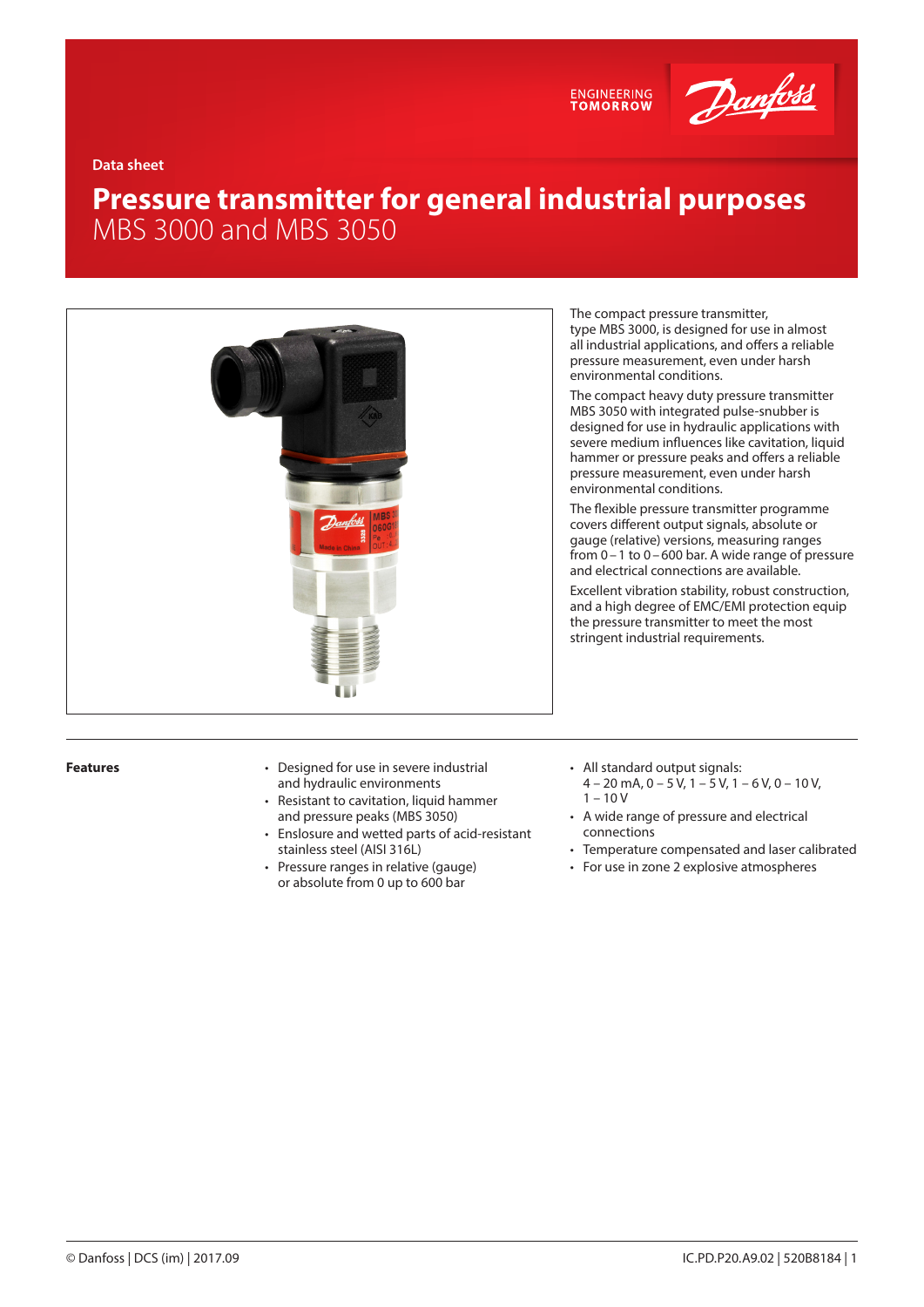

#### **Application and media conditions for MBS 3050**



# *Application*

Cavitation, liquid hammer and pressure peaks may occur in hydraulic systems with changes in flow velocity, e.g. fast closing of a valve or pump starts and stops.

The problem may occur on the inlet and outlet side, even at rather low operating pressures.

## *Media condition*

Clogging of the nozzle may occur in liquids containing particles. Mounting the transmitter in an upright position minimizes the risk of clogging, because the flow in the nozzle is limited to the start-up period until the dead volume behind the nozzle orifice is filled. The media viscosity has only little effect on the response time. Even at a viscosities up to 100 cSt, the response time will not exceed 4 ms.

# **Technical data**

## *Performance (EN 60770)*

| Accuracy (incl. non-linearity, hysteresis and repeatability) |                                    | $\leq \pm 0.5\%$ FS (typ.)       |  |
|--------------------------------------------------------------|------------------------------------|----------------------------------|--|
|                                                              |                                    | $\leq \pm 1\%$ FS (max.)         |  |
| Non-linearity BFSL (conformity)                              |                                    | $< +0.2%$ FS                     |  |
| Hysteresis and repeatability                                 |                                    | $\leq \pm 0.1\%$ FS              |  |
| Thermal zero point shift                                     |                                    | $\leq \pm 0.1\%$ FS / 10K (typ.) |  |
|                                                              |                                    | $\leq \pm 0.2\%$ FS / 10K (max.) |  |
|                                                              |                                    | $\leq \pm 0.1\%$ FS / 10K (typ.) |  |
| Thermal sensitivity (span) shift                             |                                    | $\leq \pm 0.2\%$ FS / 10K (max.) |  |
|                                                              | Liquids with viscosity $< 100$ cSt | $<$ 4 ms                         |  |
| Response time                                                | Air and gases (MBS 3050)           | $<$ 35 ms                        |  |
| Overload pressure (static)                                   |                                    | $6 \times$ FS (max. 1500 bar)    |  |
| Burst pressure                                               |                                    | $6 \times$ FS (max. 2000 bar)    |  |
| Durability, P: 10 - 90% FS                                   |                                    | $>10 \times 10^6$ cycles         |  |

# *Electrical specifications*

| Nom. output signal<br>(short-circuit protected)      | $4 - 20$ mA                   | $0 - 5$ , 1 $- 5$ , 1 $- 6$ V                | $0 - 10V$ , $1 - 10V$ |  |
|------------------------------------------------------|-------------------------------|----------------------------------------------|-----------------------|--|
| Supply voltage [U <sub>2</sub> ], polarity protected | $9 - 32V$                     | $9 - 30V$<br>$15 - 30V$                      |                       |  |
| Supply – current consumption                         |                               | $< 5 \text{ mA}$<br>$< 8 \text{ mA}$         |                       |  |
| Supply voltage dependency                            | $\leq \pm 0.1\%$ FS / 10 V    |                                              |                       |  |
| Current limitation                                   | 28 mA (typ.)                  |                                              |                       |  |
| Output impedance                                     |                               | $<$ 25 kO                                    |                       |  |
| Load $[R_i]$ (load connected to $0 V$ )              | $R_i \le (U_o - 9V) / 0.02 A$ | $R \geq 10 k\Omega$<br>$R_i \geq 15 k\Omega$ |                       |  |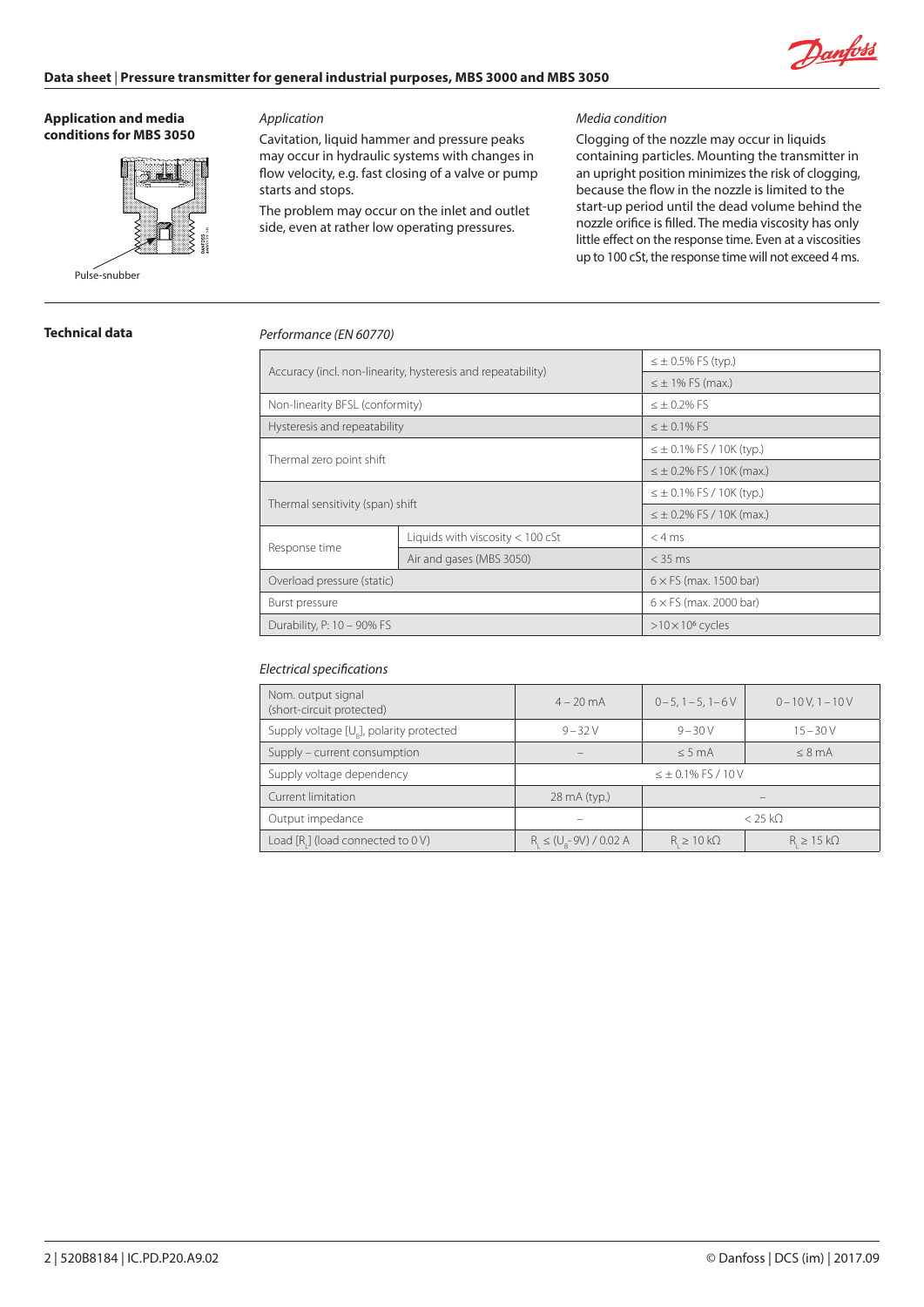

# **Data sheet** | **Pressure transmitter for general industrial purposes, MBS 3000 and MBS 3050**

#### **Technical data** *(continued)*

#### *Environmental conditions*

| Sensor temperature range                       |            | Normal                                                         | $-40 - 85$ °C                       |  |
|------------------------------------------------|------------|----------------------------------------------------------------|-------------------------------------|--|
|                                                |            | ATEX Zone 2                                                    | $-10 - 85$ °C                       |  |
| Media temperature range                        |            |                                                                | 115 - (0.35 $\times$ Ambient temp.) |  |
|                                                |            | Ambient temperature range (depending on electrical connection) | See page 6                          |  |
| Compensated temperature range                  |            |                                                                | $0 - 80 °C$                         |  |
| Transport/storage temperature range            |            |                                                                | $-50 - 85$ °C                       |  |
| EMC - Emission                                 |            |                                                                | EN 61000-6-3                        |  |
| $EMC - Immunity$                               |            | EN 61000-6-2                                                   |                                     |  |
| Insulation resistance                          |            | $> 100$ M $\Omega$ at 100 V                                    |                                     |  |
| Mains frequency test                           |            | Based on SEN 361503                                            |                                     |  |
|                                                | Sinusoidal | 15.9 mm-pp, 5 Hz - 25 Hz                                       | IFC 60068-2-6                       |  |
| Vibration stability                            |            | 20 g, 25 Hz - 2 kHz                                            |                                     |  |
|                                                | Random     | 7.5 $g_{rms}$ , 5 Hz – 1 kHz                                   | IEC 60068-2-64                      |  |
| Shock resistance                               | Shock      | 500 g / 1 ms                                                   | IEC 60068-2-27                      |  |
|                                                | Free fall  | 1 <sub>m</sub>                                                 | IEC 60068-2-32                      |  |
| Enclosure (depending on electrical connection) |            |                                                                | See page 6                          |  |

# *Explosive atmospheres*

| Zone 2 applications | $C \in \langle \Sigma_x \rangle$ <sub>1136</sub><br>Ex nA IIA T3 Gc<br>$-20C<$ Ta $<$ +85C | EN60079-0; EN60079-15 |
|---------------------|--------------------------------------------------------------------------------------------|-----------------------|
|---------------------|--------------------------------------------------------------------------------------------|-----------------------|

When used in ATEX Zone 2 areas at temperatures <-10 °C the cable and plug must be protected against impact.

## *Mechanical characteristics*

| <b>Materials</b> | Wetted parts                                                            | EN 10088-1; 1.4404 (AISI 316 L) |  |
|------------------|-------------------------------------------------------------------------|---------------------------------|--|
|                  | <b>Enclosure</b>                                                        | EN 10088-1; 1.4404 (AISI 316 L) |  |
|                  | Electrical connections                                                  | See page 6                      |  |
|                  | Net weight (depending on pressure connection and electrical connection) | $0.2 - 0.3$ kg                  |  |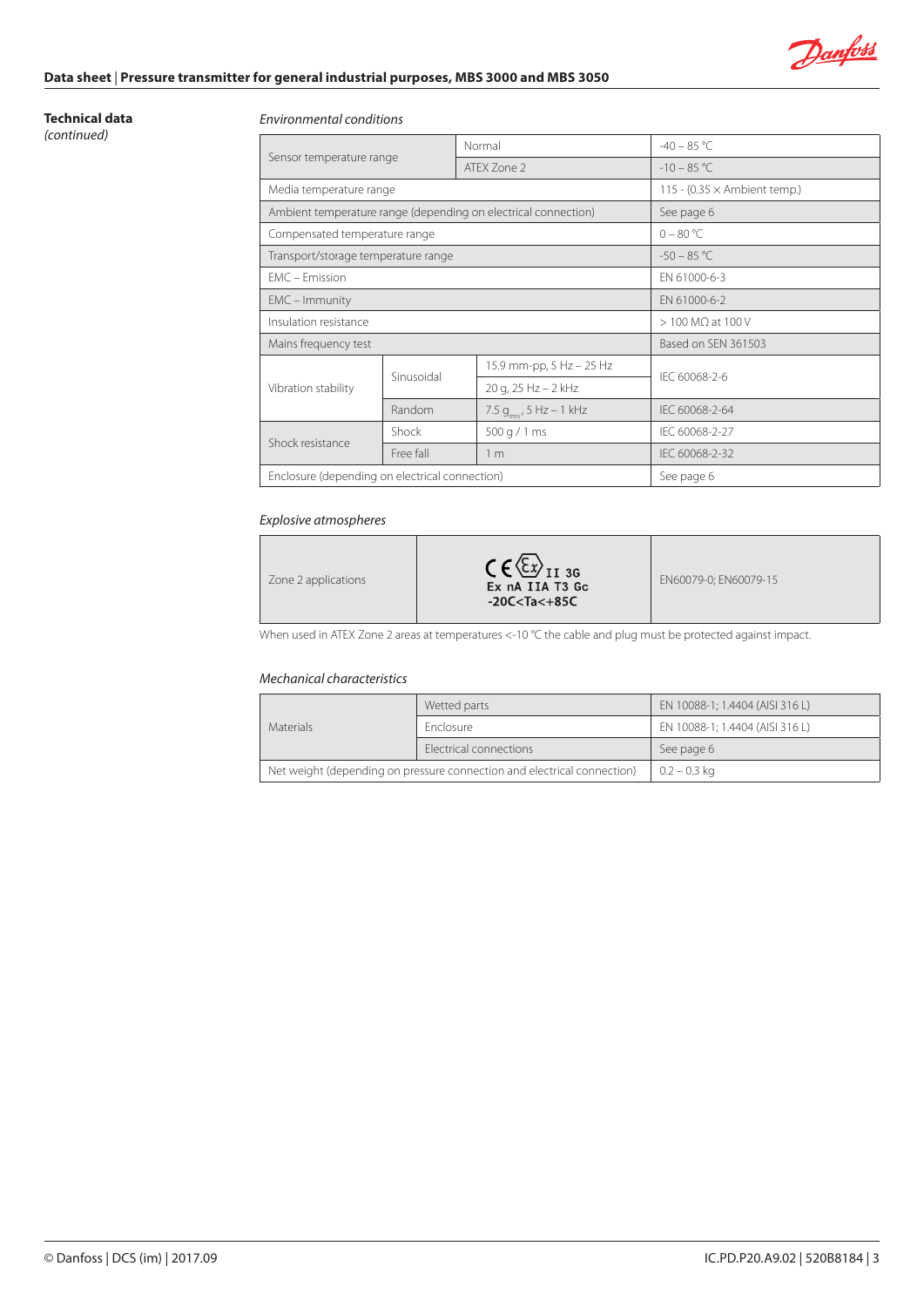

## **Data sheet** | **Pressure transmitter for general industrial purposes, MBS 3000 and MBS 3050**

## **Ordering standard**

| MBS 30                 |                |                                                                                       |
|------------------------|----------------|---------------------------------------------------------------------------------------|
|                        |                |                                                                                       |
|                        |                | Gasket / O-ring material                                                              |
|                        |                | No gasket<br>0                                                                        |
|                        |                | $\overline{2}$<br>Gasket, NBR -40 - 85 °C                                             |
|                        |                | $\overline{4}$<br>O-ring, NBR -40 - 85 °C                                             |
| 0 <sub>0</sub>         |                |                                                                                       |
| Standard<br>50         |                | <b>Pressure connection</b><br>AB04                                                    |
| With pulse-snubber     |                | G ¼ A (EN 837) (MBS 3000 only)<br>AB06                                                |
| <b>Measuring range</b> |                | G 3/8 A (EN 837) (MBS 3000 only)<br>AB08                                              |
| 1 bar<br>$() -$        | 10             | G ½ A (EN 837)<br>AC04<br>1⁄4 – 18 NPT                                                |
| $0 - 1.6$ bar          | 12             | AC <sub>08</sub><br>$1/2 - 14$ NPT (MBS 3000 only)                                    |
| $0 - 2.5 \text{ bar}$  | 14             | GB04<br>DIN 3852-E-G ¼, Gasket: DIN 3869-14 NBR                                       |
| $0 - 4 bar$            | 16             |                                                                                       |
| $0 - 6 \text{ bar}$    | 18             | DIN 3852-E-M14 $\times$ 1.5,<br><b>FA09</b><br>Gasket: DIN3869-14-NBR (MBS 3050 only) |
| $0 - 10 \text{ bar}$   | 20             |                                                                                       |
| $0 - 16$ bar<br>.      | 22             | <b>Electrical connection</b>                                                          |
| $0 - 25$ bar           | 24             | Figures refer to plug                                                                 |
| $0 - 40 \text{ bar}$   | 26             | and standard PIN configuration - see page 5                                           |
| $0 - 60 \text{ bar}$   | 28             | A1<br>Plug Pg 9 (EN 175301-803-A)                                                     |
| $0 - 100$ bar          | 30             | A2<br>* Plug, AMP Econoseal, J Series, male, excl. female plug                        |
| $0 - 160$ bar          | 32             | A3<br>Screened cable, 2 m                                                             |
| $0 - 250$ bar          | 34             | E3<br>$*$ Plug, EN 60947-5-2, M12 $\times$ 1; 4-pin; male, excl. female plug          |
| $0 - 400$ bar          | 36             | A8   * Plug, AMP Superseal 1.5 series male, excl. female plug                         |
| $0 - 600$ bar          | 38             |                                                                                       |
|                        |                |                                                                                       |
| Pressure reference     |                | Output signal                                                                         |
| Gauge (relative)       | $\mathbf{1}$   | $4 - 20$ mA                                                                           |
| Absolute               | $\overline{2}$ | $\overline{2}$<br>$0 - 5V$<br>3                                                       |
|                        |                | $1 - 5V$<br>4<br>$1 - 6V$                                                             |
|                        |                | 5<br>$0 - 10V$                                                                        |
| Preferred versions     |                | *) Gauge versions only available<br>7<br>$1 - 10V$<br>as sealed gauge versions        |

Non-standard build-up combinations may be selected. However, minimum order quantities may apply. Please contact your local Danfoss office for further information.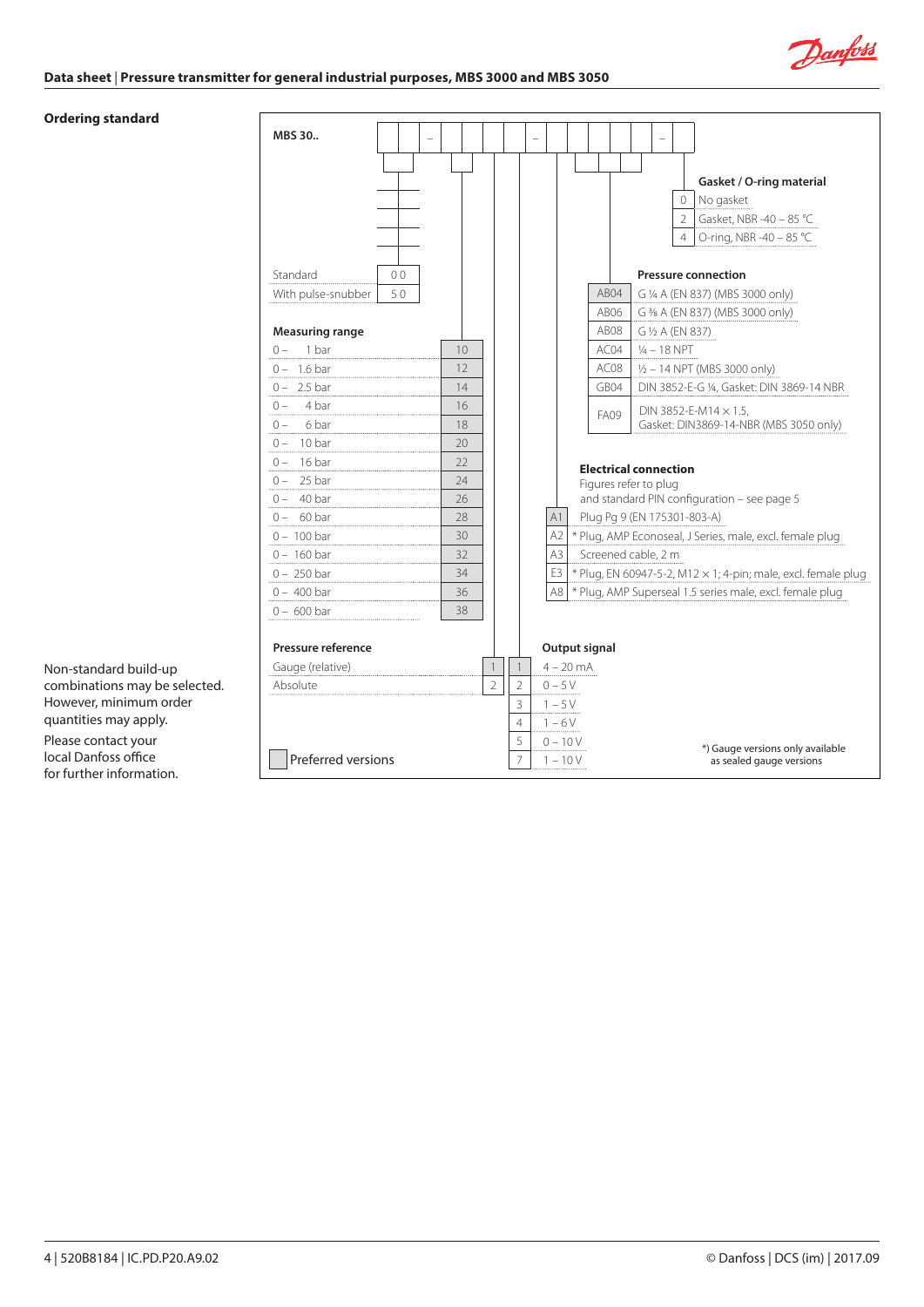

## **Dimensions/Combinations**

| <b>Type code</b>                     | A1                                                        |                                | A2                              | A <sub>3</sub>                                |                                         | E <sub>3</sub>                                 | A <sub>8</sub>                                               |  |  |  |
|--------------------------------------|-----------------------------------------------------------|--------------------------------|---------------------------------|-----------------------------------------------|-----------------------------------------|------------------------------------------------|--------------------------------------------------------------|--|--|--|
|                                      | EN175301-803-A,<br>Pg 9                                   |                                | AMP Econoseal                   | 2 m screened cable                            |                                         | EN 60947-5-2<br>$M12 \times 1$ ; 4-pin         | AMP Superseal                                                |  |  |  |
|                                      | $-34-$<br>█<br>39.5                                       | $-23+$                         | $+23+$<br>DANFOSS<br>A606218 11 | DANFOSS<br>A60G217.11<br>7<br>$\overline{52}$ | 17.5                                    | гπ                                             | Danfaan<br>1800278.11<br>$-130-$<br>$\frac{10}{2}$<br>हाद्या |  |  |  |
|                                      |                                                           |                                |                                 |                                               |                                         |                                                |                                                              |  |  |  |
|                                      |                                                           |                                |                                 |                                               |                                         |                                                |                                                              |  |  |  |
|                                      | Danfall<br>$\varnothing$ 33                               |                                |                                 |                                               |                                         |                                                |                                                              |  |  |  |
|                                      | $\overline{Q}$<br>$=27$<br>$\mathfrak{S}$                 |                                |                                 |                                               |                                         |                                                |                                                              |  |  |  |
|                                      |                                                           |                                | Danfoss<br>606213.10            |                                               |                                         |                                                |                                                              |  |  |  |
|                                      |                                                           |                                |                                 |                                               |                                         |                                                |                                                              |  |  |  |
|                                      |                                                           |                                |                                 |                                               |                                         |                                                |                                                              |  |  |  |
|                                      | خ<br>۲                                                    | $\frac{8}{1}$                  | Donfoss<br>60G163.13            | DANFOSS<br>ABOGICA                            | 021.3                                   |                                                |                                                              |  |  |  |
|                                      | DANFOSS<br>A606171.10<br>$\frac{1}{\sqrt{2}}$<br>011<br>— | $\frac{1}{2}$<br>$\frac{1}{2}$ | ヰ<br>$\frac{1}{\sqrt{17.5}}$    | $+2+$<br>$\rightarrow$ 017,3                  |                                         | ø18,8                                          | T                                                            |  |  |  |
|                                      | G ¼ A<br>(EN 837)                                         | $G\frac{3}{8}A$<br>(EN 837)    | $G\frac{1}{2}A$<br>(EN 837)     | $1/4 - 18$ NPT                                | $1/2 - 14$ NPT                          | DIN 3852-E-G 1/4<br>Gasket:<br>DIN 3869-14-NBR | DIN 3852-E-M14 x 1.5<br>Gasket:<br>DIN 3869-14-NBR           |  |  |  |
| Type code                            | AB04                                                      | <b>AB06</b>                    | <b>AB08</b>                     | AC04                                          | <b>AC08</b>                             | <b>GB04</b>                                    | <b>FA09</b>                                                  |  |  |  |
| Recommended<br>torque <sup>1</sup> ) | $30 - 35$ Nm                                              | $30 - 35$ Nm                   | $30 - 35$ Nm                    | $2 - 3$ turns after<br>finger tightened       | $2 - 3$ turns after<br>finger tightened | $30 - 35$ Nm                                   | $30 - 35$ Nm                                                 |  |  |  |

1 ) Depends of different parameters such as gasket material, mating material, thread lubrication and pressure level